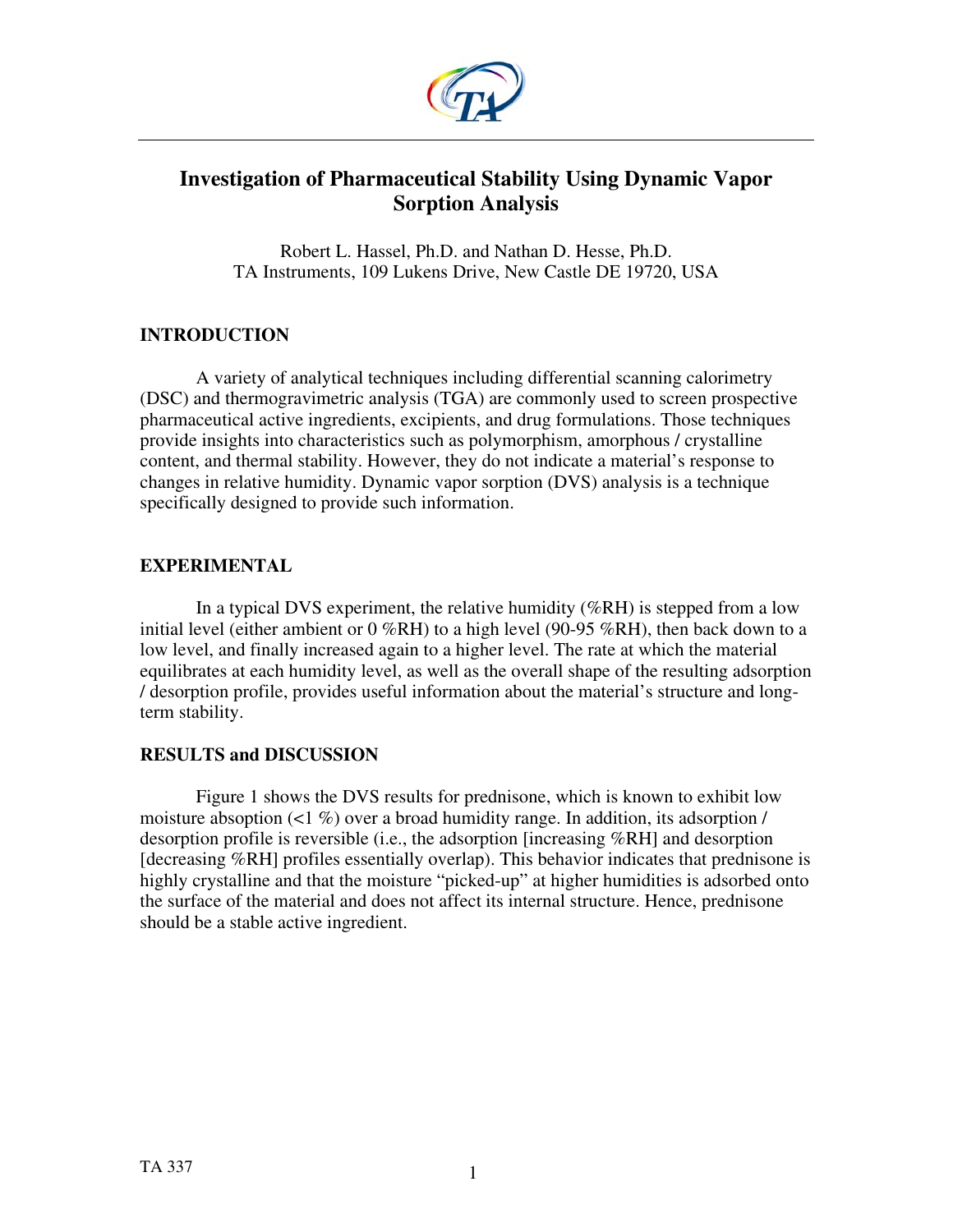



Conversely, diphenylhydantoin exhibits significant moisture absorption with increasing humidity and also differences (hysteresis) in its adsorption and desorption profiles (Figure 2). The large moisture gain  $(-28\%)$  during the sorption profile, and the sharp weight decrease as humidity is later decreased below 30 %RH, suggests formation of a hydrate. At 5 %RH, the residual weight gain agrees well with that expected for the monohydrate form of the material. Since the hydrated form has a more open structure, its sorption profile shows more rapid uptake of moisture than the original sample. Diphenylhydantoin's DVS behavior does not eliminate it as a potentially useful pharmaceutical, but it indicates that care must be taken during processing and storage.



**Figure 2. Diphenlhydantoin: Formation of Hydrates**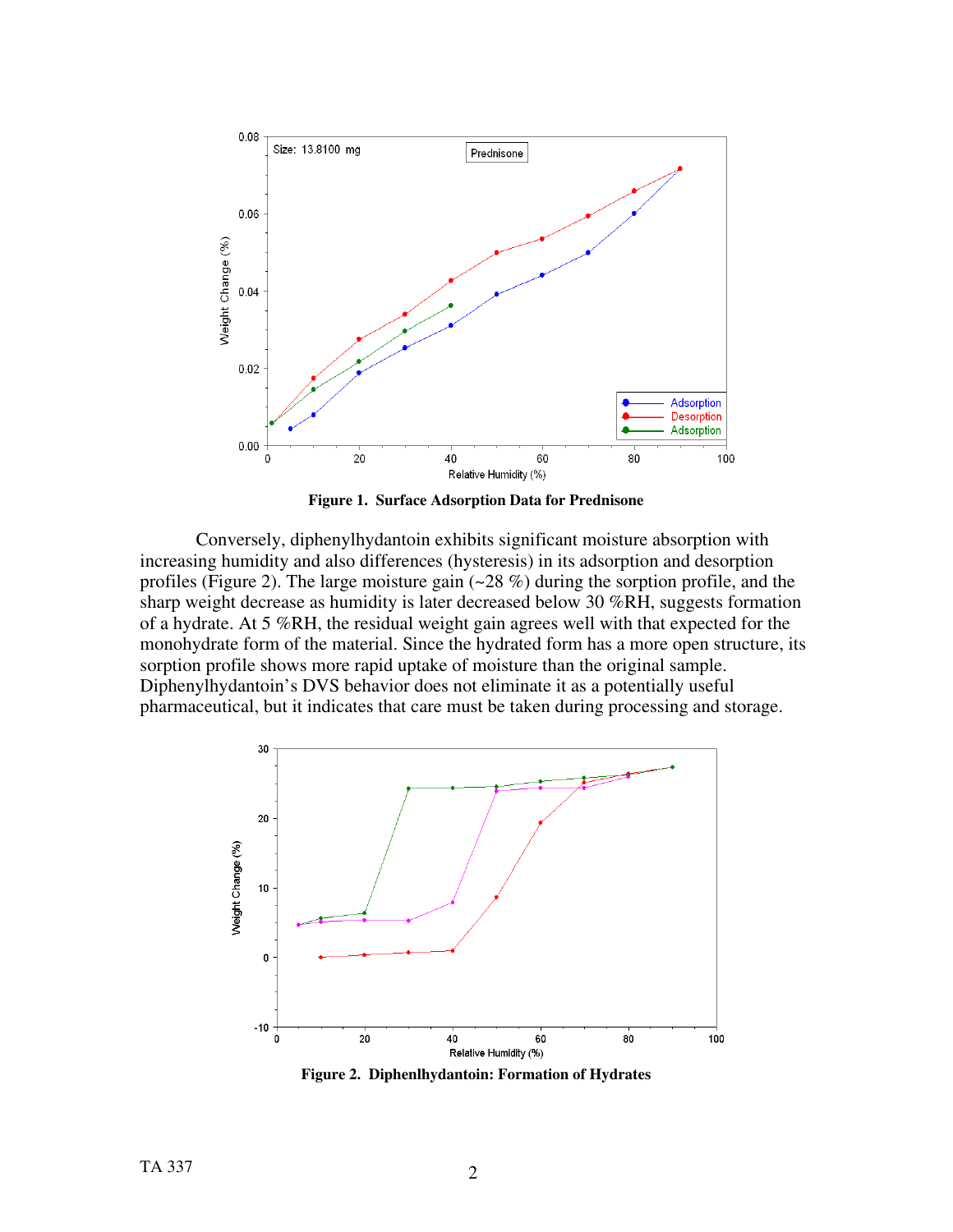Long-term stability of different formulations of the same active ingredient when exposed to moisture can be assessed by exposing the materials to constant humidity at higher temperature to accelerate the onset of "degradation". Figure 3 compares the behavior of several different salts of the same base compound initially exposed to 50 %RH at 25 °C and then raised to 80 °C while maintaining 50 %RH. All three salts rapidly pick-up about 2 % moisture at 25  $^{\circ}$ C and 50 %RH. When the temperature is subsequently raised to 80 $\degree$ C, the phosphate and mesylate salts retain the adsorbed water and the weight remains constant over the next 24 hours. The acetate salt, on the other hand, rapidly gives-up the water adsorbed at 25 °C when the temperature is raised to 80 °C and continues to lose weight with time, indicating that it is the least stable formulation.



 **Figure 3. Comparison of Formulations: Stability at 80** °**C & 50 %RH** 

DVS can also be used to evaluate drug stability during processing. In Figure 4, the objective of the experiment is to determine proper drying parameters for a weakly hydrated material. The specific goal is to determine the lowest humidity level, which can be used at a selected drying temperature, without changing the material's structure by removing any of the waters of hydration. These results were obtained by stepping the relative humidity from a high starting level to a lower level (right to left in the figure). The humidity, where a significant weight change (decrease) occurs, indicates loss of waters of hydration. At a 25  $\degree$ C drying temperature, humidities as low as 10 %RH can be used. At 40  $\degree$ C and above, the humidity must be at least 15 % to avoid issues. In this material, the impact of sample form (milled versus unmilled) has little effect on the drying properties.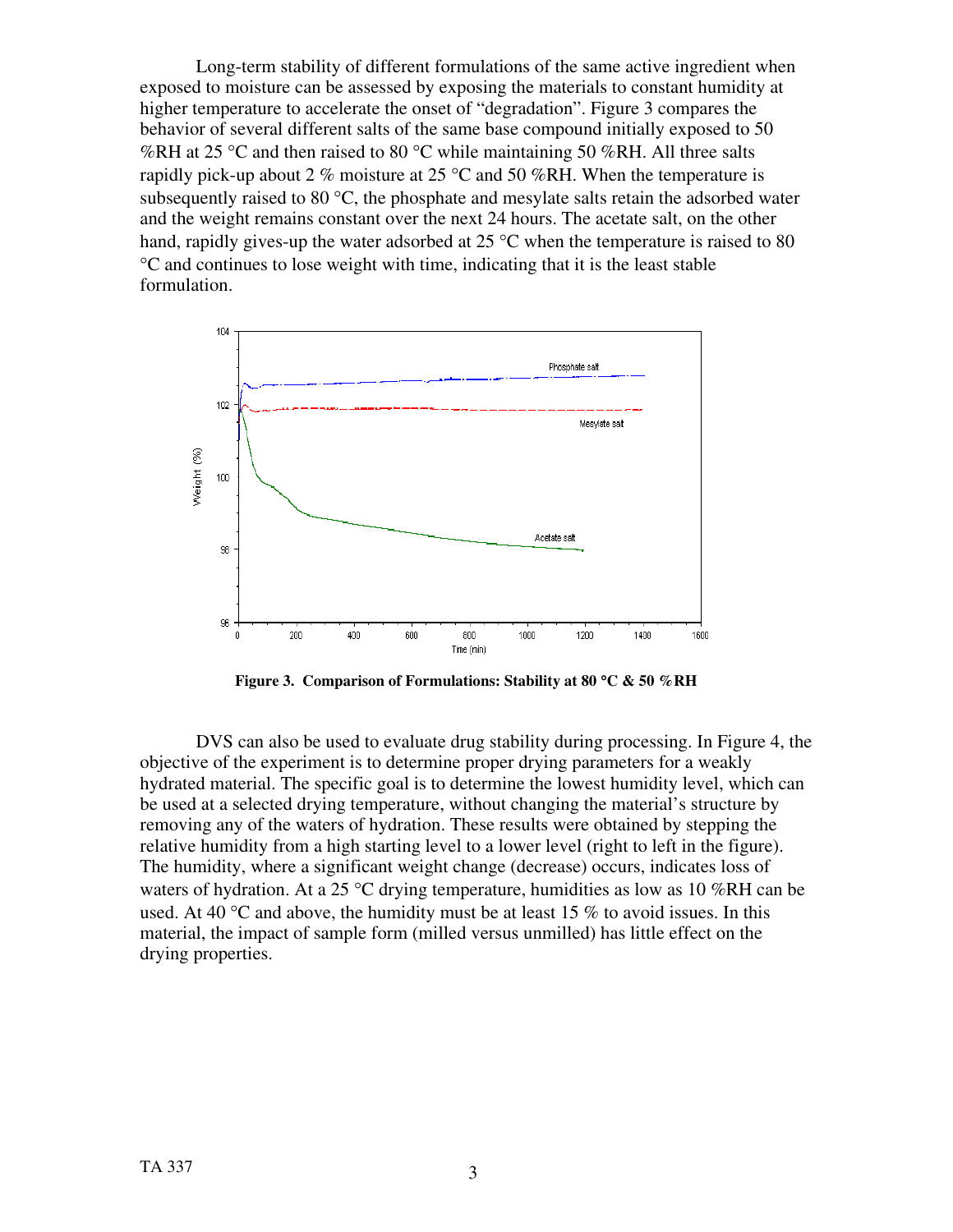

**Figure 4. Hydrate Stability on Drying** 

## **SUMMARY**

Temperature and humidity are important factors in the processing and storage of pharmaceuticals. Dynamic Vapor Sorption provides a versatile and sensitive technique for evaluating the stability of pharmaceutical active ingredients, excipients and formulations under a variety of temperature / humidity combinations.

## **KEY WORDS**

Dynamic vapor sorption, DVS, Pharmaceuticals, Temperature, Humidity

## **TA INSTRUMENTS**

#### **United States**

109 Lukens Drive, New Castle, DE 19720 • Phone: 1-302-427-4000 • E-mail: [info@tainstruments.com](mailto:info@tainstruments.com) 

```
Canada
```
Phone: 1-905-309-5387 • E-mail: [shunt@tainstruments.com.](mailto:shunt@tainstruments.com)

#### **Mexico**

Phone: 52-55-5200-1860 • E-mail: mdominguez@tainstruments.com

## **Spain**

Phone: 34-93-600-9300 • E-mail: spain@tainstruments.com

## **United Kingdom**

Phone: 44-1-293-658-900 • E-mail: *uk@tainstruments.com* 

## **Belgium/Luxembourg**

Phone: 32-2-706-0080 • E-mail: **belgium@tainstruments.com** 

## **Netherlands**

Phone: 31-76-508-7270 • E-mail: [netherlands@tainstruments.com](mailto:netherlands@tainstruments.com)